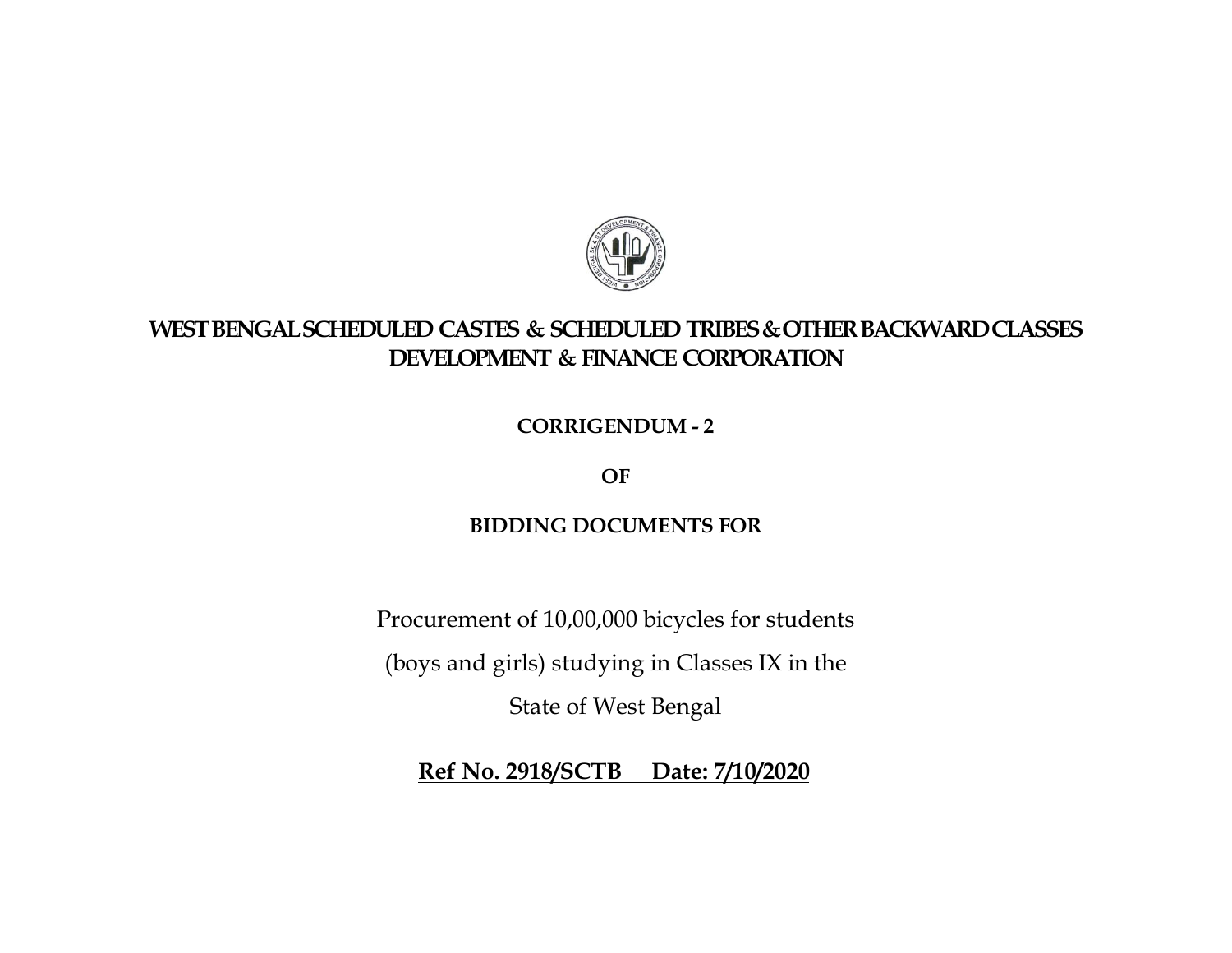| <b>S1.</b><br>No. | Page<br>No. | <b>Section</b>                                             | Clause/Sl.<br>No. | <b>Current Clause / Provision</b> | <b>Changed Clause / Provision</b>                                                                                                                                                                                                                                                                                                                                                                                                                                                                                                                                                                                                                                                                                                                                                                                                                                                                                                                                                                                                                                                                                                                                                                                                                                                                                                                                                                                                                                                                                                                                                                                                                                                                                                                                                                                                                                                                                                                                                                                                                                                                                                                                                                                                                                                                                                                                                                                                                                                                                                                                                                                                                                                                                                                                                                                                                                                                                                                                                                                                                                                          |
|-------------------|-------------|------------------------------------------------------------|-------------------|-----------------------------------|--------------------------------------------------------------------------------------------------------------------------------------------------------------------------------------------------------------------------------------------------------------------------------------------------------------------------------------------------------------------------------------------------------------------------------------------------------------------------------------------------------------------------------------------------------------------------------------------------------------------------------------------------------------------------------------------------------------------------------------------------------------------------------------------------------------------------------------------------------------------------------------------------------------------------------------------------------------------------------------------------------------------------------------------------------------------------------------------------------------------------------------------------------------------------------------------------------------------------------------------------------------------------------------------------------------------------------------------------------------------------------------------------------------------------------------------------------------------------------------------------------------------------------------------------------------------------------------------------------------------------------------------------------------------------------------------------------------------------------------------------------------------------------------------------------------------------------------------------------------------------------------------------------------------------------------------------------------------------------------------------------------------------------------------------------------------------------------------------------------------------------------------------------------------------------------------------------------------------------------------------------------------------------------------------------------------------------------------------------------------------------------------------------------------------------------------------------------------------------------------------------------------------------------------------------------------------------------------------------------------------------------------------------------------------------------------------------------------------------------------------------------------------------------------------------------------------------------------------------------------------------------------------------------------------------------------------------------------------------------------------------------------------------------------------------------------------------------------|
| $\mathbf{1}$      | $7 - 8$     | Section - I<br>Notice<br>Inviting e-<br>Tender (e-<br>NIT) | 11                |                                   | "Ordinarily, in respect of Package 1/2, the lowest "Ordinarily, in respect of Package 1/2, the lowest<br>bidder (P1/L1) shall be declared the Selected bidder (P1/L1) shall be declared the Selected<br>Bidder. Thereafter, the bids in respect of Package Bidder. Thereafter, the bids in respect of Package<br>$2/2$ will be taken up for consideration and so on. $\vert$ 2/2 will be taken up for consideration and so on. If<br>If for Package $2/2$ , the L1 bidder is found to have for Package $2/2$ , the L1 bidder is found to have<br>been already declared as the Selected Bidder in been already declared as the Selected Bidder in<br>Package $1/2$ , in such a situation, the said bidder Package $1/2$ , in such a situation, the said bidder<br>will not be declared to be the Selected Bidder for will not be declared to be the Selected Bidder for<br>such package and the second lowest bidder such package and the second lowest bidder (P2/L2)<br>$(P2/L2)$ will be given an opportunity to match the will be given an opportunity to match the price of<br>price of the P2/L1 bidder. If the P2/L2 bidder $\vert$ the P2/L1 bidder. If the P2/L2 bidder matches the<br>matches the price of the P2/L1 bidder, within price of the P2/L1 bidder, within such time as may<br>such time as may be fixed by the Corporation,   be fixed by the Corporation, then the P2/L2 bidder<br>then the P2/L2 bidder will be declared as the will be declared as the Selected Bidder failing<br>Selected Bidder failing which, the third lowest which, the third lowest bidder (P2/L3) will be<br>bidder (P2/L3) will be given a similar given a similar opportunity to match the price of<br>opportunity to match the price of the P2/L1 the P2/L1 bidder. Such process shall continue till<br>bidder. Such process shall continue till any any qualified bidder matches the price of the P2/L1<br>qualified bidder matches the price of the $P2/L1$ bidder. If at the end, no qualified bidder is willing<br>bidder. If at the end, no qualified bidder is willing or is available to match the price of the P2/L1<br>or is available to match the price of the P2/L1 bidder, then the Corporation may at its discretion,<br>bidder, then the Corporation may at its call for a fresh tender only with respect to the said<br>discretion, call for a fresh tender only with respect   package or split the quantity of such package and<br>to the said package or split the quantity of such award the same to the L2, L3 or the other bidders<br>package and award the same to the L2, L3 or the $ $ in not more than 2 sub-packages at the L1 price, if<br>other bidders in not more than 2 sub-packages at the Corporation is of the opinion that having<br>the L1 price, if the Corporation is of the opinion regard to production capacity and other relevant<br>that having regard to production capacity and factors, awarding the entire package to any single<br>other relevant factors, awarding the entire package   bidder may lead to such bidder being unable to |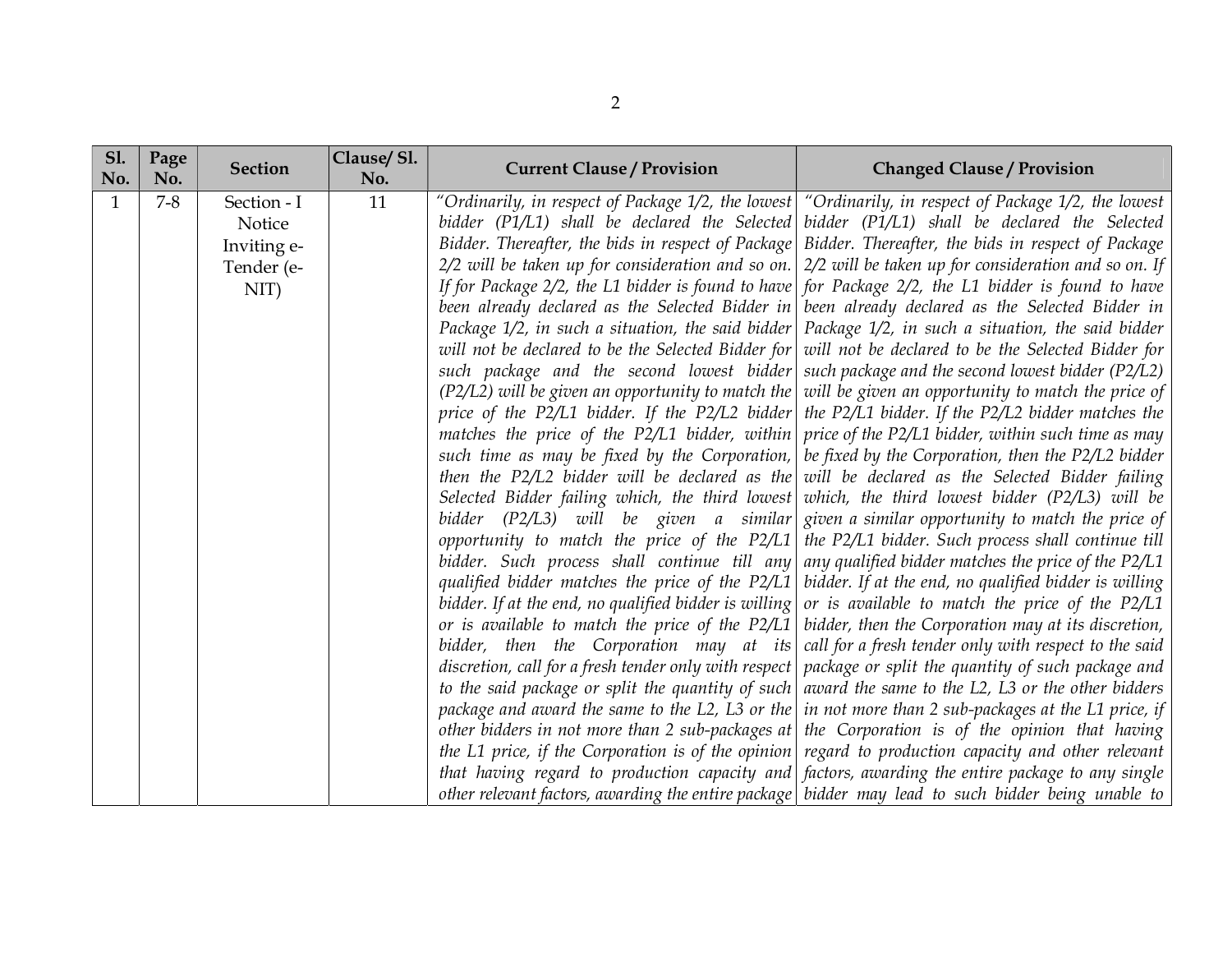| <b>Sl.</b><br>No. | Page<br>No. | <b>Section</b>                                   | Clause/Sl.<br>No. | <b>Current Clause / Provision</b>                                                                                                                                                                                                                                                                                                                                                                                                                                                                                                                                                                                                                                                                                                                                                                                                                                                         | <b>Changed Clause / Provision</b>                                                                                                                                                                                                                                                                                                                                                                                                                                                                                                                                                                                                                                                                                                                                                                                                                                                                                                   |
|-------------------|-------------|--------------------------------------------------|-------------------|-------------------------------------------------------------------------------------------------------------------------------------------------------------------------------------------------------------------------------------------------------------------------------------------------------------------------------------------------------------------------------------------------------------------------------------------------------------------------------------------------------------------------------------------------------------------------------------------------------------------------------------------------------------------------------------------------------------------------------------------------------------------------------------------------------------------------------------------------------------------------------------------|-------------------------------------------------------------------------------------------------------------------------------------------------------------------------------------------------------------------------------------------------------------------------------------------------------------------------------------------------------------------------------------------------------------------------------------------------------------------------------------------------------------------------------------------------------------------------------------------------------------------------------------------------------------------------------------------------------------------------------------------------------------------------------------------------------------------------------------------------------------------------------------------------------------------------------------|
|                   |             |                                                  |                   | unable to complete the supply of the bicycles<br>within the scheduled time period. If at the end, no<br>qualified bidder is willing or is available to match<br>the price of the P2/L1 bidder, for any of such split<br>sub-packages, then the Corporation shall be at<br>liberty, to award such sub-package(s) to the<br>P2/L1 bidder, provided the P2/L1 bidder meets<br>the requirements of ITB 33.4, the quantity<br>earmarked for such sub-package(s) or shall call for<br>a fresh tender with respect to such sub-package $(s)$ .<br>If a bidder is declared as the L1 bidder across<br>either of the two packages, the Corporation shall<br>be at liberty to ask such bidder to match the lower<br>price quoted by such bidder for the other package,<br>uniformly across both the packages in which it has<br>been declared as the L1 bidder, for being awarded<br>the contract." | to any single bidder may lead to such bidder being $ $ complete the supply of the bicycles within the<br>scheduled time period. If at the end, no qualified<br>bidder is willing or is available to match the price<br>of the P2/L1 bidder, for any of such split sub-<br>packages, then the Corporation shall be at liberty,<br>to award such sub-package(s) to the $P2/L1$ bidder,<br>provided the P2/L1 bidder meets the requirements<br>of ITB 33.4, the quantity earmarked for such sub-<br>package(s) or shall call for a fresh tender with<br>respect to such sub-package(s). If a bidder is<br>declared as the L1 bidder across either of the 4<br>packages, the Corporation shall be at liberty to ask<br>such bidder to match the lowest price quoted by<br>such bidder across the other 3 packages, uniformly<br>across the packages in which it has been declared as<br>the L1 bidder, for being awarded the contract." |
| $\overline{2}$    | $19 - 20$   | Section - II<br>Instructions to<br>Bidders (ITB) | 4.2(h)            | "Copy of Income Tax Returns for the financial<br>years 2017-2018, 2018-2019 and 2019-2020<br>(assessment years 2018-2019, 2019-2020 and<br>2020-2021)"                                                                                                                                                                                                                                                                                                                                                                                                                                                                                                                                                                                                                                                                                                                                    | "Copy of Income Tax Returns for the financial<br>years 2016-2017, 2017-2018 and 2018-2019<br>(assessment years 2017-2018, 2018-2019 and<br>2019-2020)"                                                                                                                                                                                                                                                                                                                                                                                                                                                                                                                                                                                                                                                                                                                                                                              |
| 3                 | 29          | Section - II<br>Instructions to<br>Bidders (ITB) | 11.2              | "To be filled in FINANCIAL INFO folder:<br>Copy of Income Tax Returns for the<br>(a)<br>financial years 2017-2018, 2018-2019 and<br>2019-2020 (assessment years 2018-2019,<br>2019-2020 and 2020-2021);"                                                                                                                                                                                                                                                                                                                                                                                                                                                                                                                                                                                                                                                                                  | "To be filled in FINANCIAL INFO folder:<br>Copy of Income Tax Returns for the<br>(a)<br>financial years 2016-2017, 2017-2018 and<br>2018-2019 (assessment years 2017-2018,<br>2018-2019 and 2019-2020);"                                                                                                                                                                                                                                                                                                                                                                                                                                                                                                                                                                                                                                                                                                                            |

3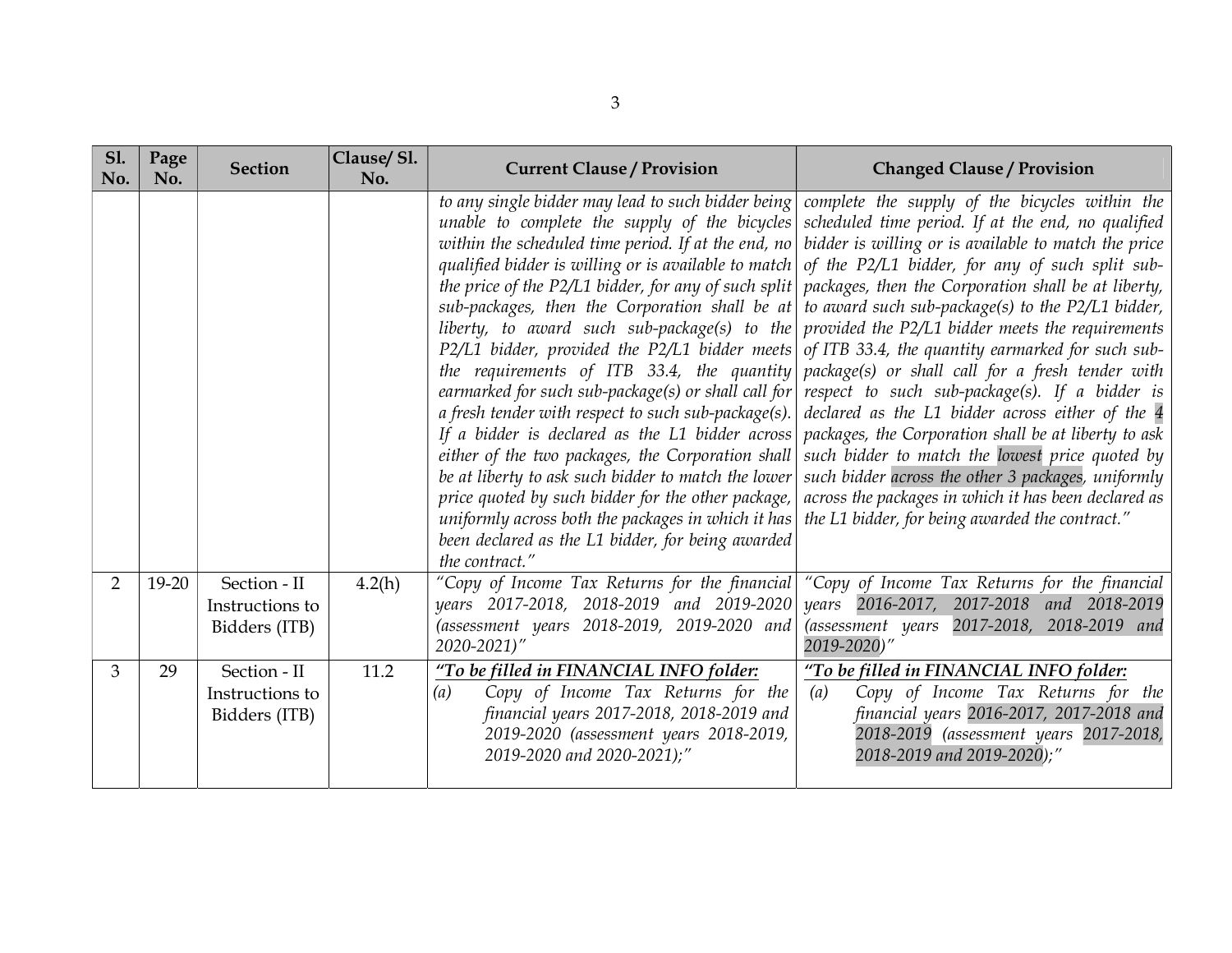| <b>S1.</b><br>No. | Page<br>No. | <b>Section</b>                                   | Clause/Sl.<br>No. | <b>Current Clause / Provision</b> | <b>Changed Clause / Provision</b>                                                                                                                                                                                                                                                                                                                                                                                                                                                                                                                                                                                                                                                                                                                                                                                                                                                                                                                                                                                                                                                                                                                                                                                                                                                                                                                                                                                                                                                                                                                                                                                                                                                                                                                                                                                                                                                                                                                                                                                                                                                                                                                                                                                                                                                                                                                                                                                                                                                                                                                                                                                                                                                                                                                                                                                                                                                                                                                                                                                                                                                                                             |
|-------------------|-------------|--------------------------------------------------|-------------------|-----------------------------------|-------------------------------------------------------------------------------------------------------------------------------------------------------------------------------------------------------------------------------------------------------------------------------------------------------------------------------------------------------------------------------------------------------------------------------------------------------------------------------------------------------------------------------------------------------------------------------------------------------------------------------------------------------------------------------------------------------------------------------------------------------------------------------------------------------------------------------------------------------------------------------------------------------------------------------------------------------------------------------------------------------------------------------------------------------------------------------------------------------------------------------------------------------------------------------------------------------------------------------------------------------------------------------------------------------------------------------------------------------------------------------------------------------------------------------------------------------------------------------------------------------------------------------------------------------------------------------------------------------------------------------------------------------------------------------------------------------------------------------------------------------------------------------------------------------------------------------------------------------------------------------------------------------------------------------------------------------------------------------------------------------------------------------------------------------------------------------------------------------------------------------------------------------------------------------------------------------------------------------------------------------------------------------------------------------------------------------------------------------------------------------------------------------------------------------------------------------------------------------------------------------------------------------------------------------------------------------------------------------------------------------------------------------------------------------------------------------------------------------------------------------------------------------------------------------------------------------------------------------------------------------------------------------------------------------------------------------------------------------------------------------------------------------------------------------------------------------------------------------------------------------|
| 4                 | 43-44       | Section - II<br>Instructions to<br>Bidders (ITB) | 35.1              |                                   | "Ordinarily, in respect of Package 1/2, the lowest "Ordinarily, in respect of Package 1/2, the lowest"<br>bidder (P1/L1) shall be declared the Selected bidder (P1/L1) shall be declared the Selected<br>Bidder. Thereafter, the bids in respect of Package Bidder. Thereafter, the bids in respect of Package<br>$2/2$ will be taken up for consideration and so on. If $2/2$ will be taken up for consideration and so on. If<br>for Package 2/2, the L1 bidder is found to have for Package 2/2, the L1 bidder is found to have<br>been already declared as the Selected Bidder in been already declared as the Selected Bidder in<br>Package $1/2$ , in such a situation, the said bidder Package $1/2$ , in such a situation, the said bidder<br>will not be declared to be the Selected Bidder for will not be declared to be the Selected Bidder for<br>such package and the second lowest bidder such package and the second lowest bidder (P2/L2)<br>$(P2/L2)$ will be given an opportunity to match the will be given an opportunity to match the price of<br>price of the P2/L1 bidder. If the P2/L2 bidder the P2/L1 bidder. If the P2/L2 bidder matches the<br>matches the price of the P2/L1 bidder, within such price of the P2/L1 bidder, within such time as may<br>time as may be fixed by the Corporation, then the $ $ be fixed by the Corporation, then the P2/L2 bidder<br>P2/L2 bidder will be declared as the Selected will be declared as the Selected Bidder failing<br>Bidder failing which, the third lowest bidder which, the third lowest bidder (P2/L3) will be<br>$(P2/L3)$ will be given a similar opportunity to given a similar opportunity to match the price of<br>match the price of the P2/L1 bidder. Such process the P2/L1 bidder. Such process shall continue till<br>shall continue till any qualified bidder matches the $\vert$ any qualified bidder matches the price of the P2/L1<br>price of the P2/L1 bidder. If at the end, no bidder. If at the end, no qualified bidder is willing<br>qualified bidder is willing or is available to match or is available to match the price of the $P2/L1$<br>the price of the P2/L1 bidder, then the Corporation   bidder, then the Corporation may at its discretion,<br>may at its discretion, call for a fresh tender only call for a fresh tender only with respect to the said<br>with respect to the said package or split the package or split the quantity of such package and<br>quantity of such package and award the same to award the same to the L2, L3 or the other bidders<br>the L2, L3 or the other bidders in not more than $2 \mid in$ not more than 2 sub-packages at the L1 price, if<br>sub-packages at the L1 price, if the Corporation is the Corporation is of the opinion that having<br>of the opinion that having regard to production regard to production capacity and other relevant<br>capacity and other relevant factors, awarding the $\vert$ factors, awarding the entire package to any single<br>entire package to any single bidder may lead to bidder may lead to such bidder being unable to |